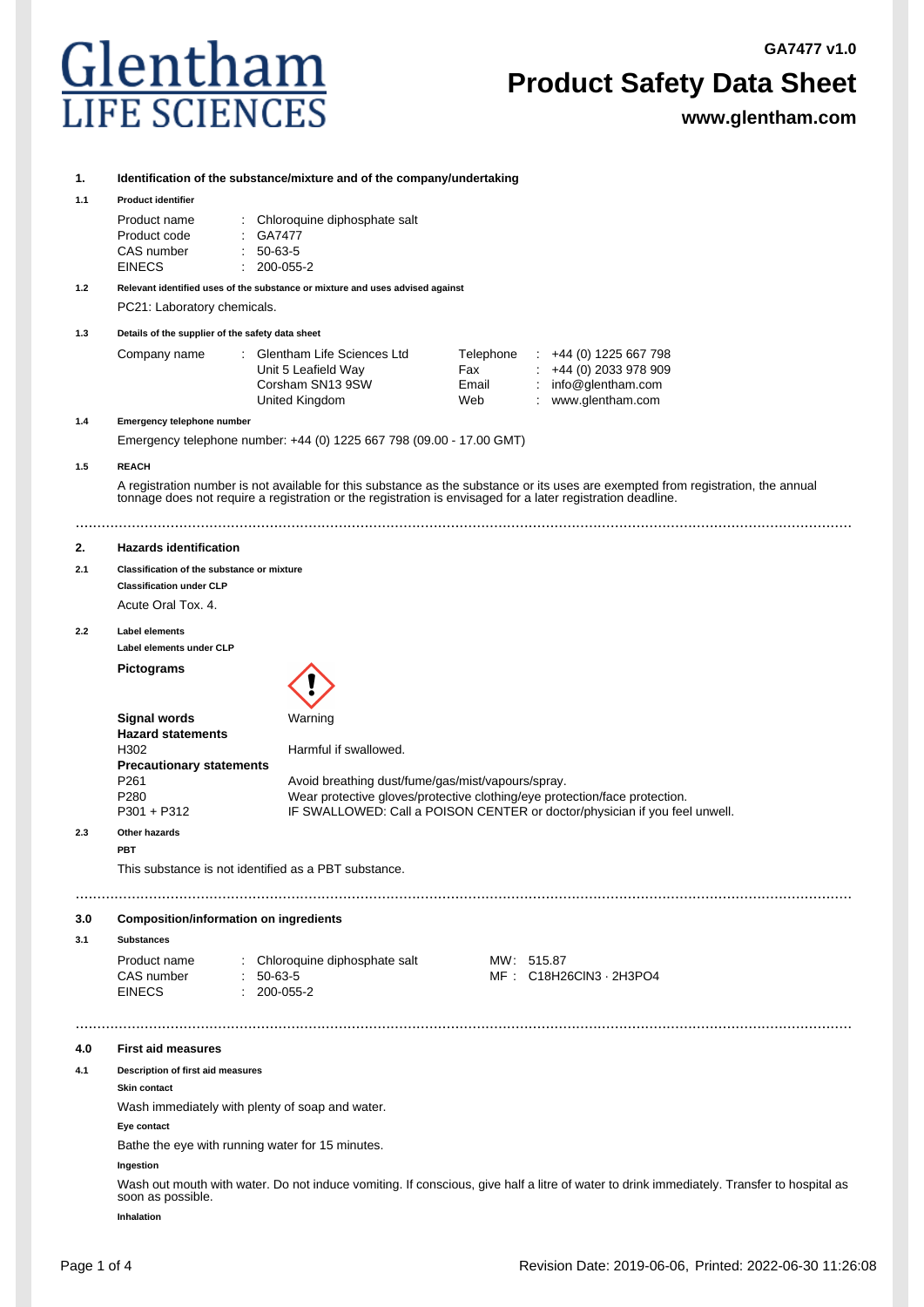**GA7477 v1.0**



# **Product Safety Data Sheet**

**www.glentham.com**

|     | Consult a doctor. Remove casualty from exposure ensuring one's own safety whilst doing so.                                                                                                                          |
|-----|---------------------------------------------------------------------------------------------------------------------------------------------------------------------------------------------------------------------|
| 4.2 | Most important symptoms and effects, both acute and delayed<br><b>Skin contact</b>                                                                                                                                  |
|     | There may be mild irritation at the site of contact.                                                                                                                                                                |
|     | Eye contact                                                                                                                                                                                                         |
|     | There may be pain and redness.                                                                                                                                                                                      |
|     | Ingestion                                                                                                                                                                                                           |
|     | There may be soreness and redness of the mouth and throat. There may be difficulty swallowing. Nausea and stomach pain may<br>occur. There may be vomiting.                                                         |
|     | Inhalation                                                                                                                                                                                                          |
|     | Absorption through the lungs can occur causing symptoms similar to those of ingestion.                                                                                                                              |
|     | Delayed / immediate effects                                                                                                                                                                                         |
|     | Immediate effects can be expected after short-term exposure.                                                                                                                                                        |
| 4.3 | Indication of any immediate medical attention and special treatment needed                                                                                                                                          |
|     | Immediate / special treatment                                                                                                                                                                                       |
|     | Not applicable.                                                                                                                                                                                                     |
|     |                                                                                                                                                                                                                     |
| 5.0 | <b>Fire-fighting measures</b>                                                                                                                                                                                       |
| 5.1 | <b>Extinguishing media</b>                                                                                                                                                                                          |
|     | Suitable extinguishing media for the surrounding fire should be used.                                                                                                                                               |
| 5.2 | Special hazards arising from the substance or mixture                                                                                                                                                               |
|     | <b>Exposure hazards</b>                                                                                                                                                                                             |
|     | In combustion emits toxic fumes.                                                                                                                                                                                    |
| 5.3 | Advice for fire-fighters                                                                                                                                                                                            |
|     | Wear self-contained breathing apparatus. Wear protective clothing to prevent contact with skin and eyes.                                                                                                            |
| 6.0 | Accidental release measures                                                                                                                                                                                         |
|     |                                                                                                                                                                                                                     |
| 6.1 | Personal precautions, protective equipment and emergency procedures<br><b>Personal precautions</b>                                                                                                                  |
|     | Refer to section 8 of SDS for personal protection details. If outside do not approach from downwind. Mark out the contaminated area<br>with signs and prevent access to unauthorised personnel. Do not create dust. |
| 6.2 | <b>Environmental precautions</b>                                                                                                                                                                                    |
|     | Do not discharge into drains or rivers.                                                                                                                                                                             |
| 6.3 | Methods and material for containment and cleaning up                                                                                                                                                                |
|     | Clean-up procedures                                                                                                                                                                                                 |
|     | Transfer to a closable, labelled salvage container for disposal by an appropriate method.                                                                                                                           |
| 6.3 | <b>Reference to other sections</b>                                                                                                                                                                                  |
|     | Refer to section 8 of SDS.                                                                                                                                                                                          |
|     |                                                                                                                                                                                                                     |
| 7.0 | Handling and storage                                                                                                                                                                                                |
| 7.1 | Precautions for safe handling                                                                                                                                                                                       |
|     | <b>Handling requirements</b>                                                                                                                                                                                        |
|     | Ensure there is sufficient ventilation of the area. Avoid the formation or spread of dust in the air. Avoid direct contact with the<br>substance.                                                                   |
| 7.2 | Conditions for safe storage, including any incompatibilities                                                                                                                                                        |
|     | <b>Storage conditions</b>                                                                                                                                                                                           |
|     | Store in cool, well ventilated area. Keep container tightly closed. Avoid contact with water or humidity.                                                                                                           |
| 7.3 | Specific end use(s)                                                                                                                                                                                                 |
|     | No data available.                                                                                                                                                                                                  |
|     |                                                                                                                                                                                                                     |
| 8.0 | Exposure controls/personal protection                                                                                                                                                                               |
| 8.1 | <b>Control parameters</b>                                                                                                                                                                                           |
|     | Workplace exposure limits                                                                                                                                                                                           |
|     | Not applicable.                                                                                                                                                                                                     |
|     |                                                                                                                                                                                                                     |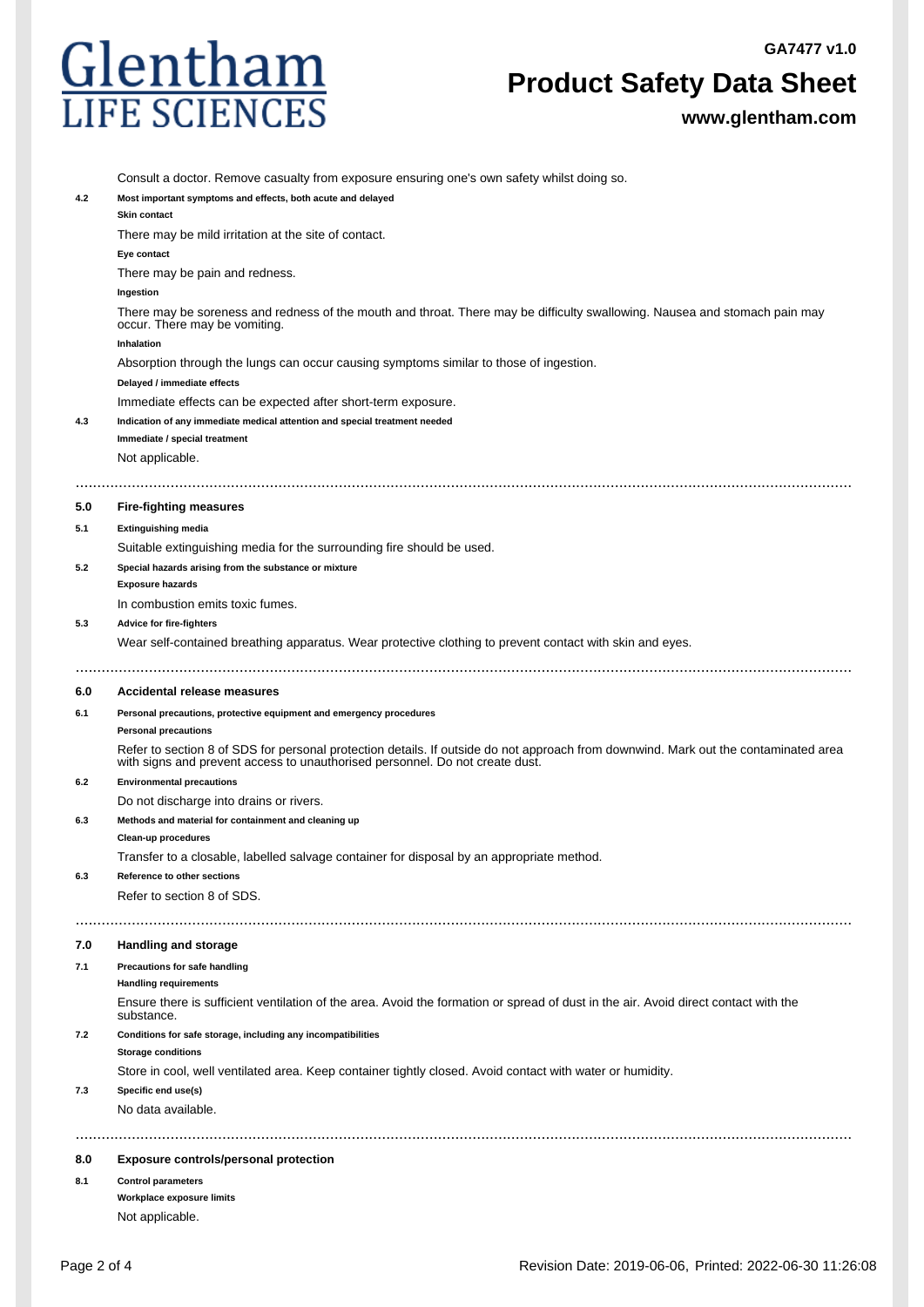**GA7477 v1.0**



# **Product Safety Data Sheet**

**www.glentham.com**

| 8.2  | <b>Exposure controls</b><br><b>Engineering measures</b><br>Ensure there is sufficient ventilation of the area.<br><b>Respiratory protection</b><br>Respiratory protective device with particle filter.<br><b>Hand protection</b><br>Protective gloves.<br>Eye protection<br>Safety glasses. Ensure eye bath is to hand.<br><b>Skin protection</b><br>Protective clothing. |                    |                                                                                                                                    |  |  |  |  |
|------|---------------------------------------------------------------------------------------------------------------------------------------------------------------------------------------------------------------------------------------------------------------------------------------------------------------------------------------------------------------------------|--------------------|------------------------------------------------------------------------------------------------------------------------------------|--|--|--|--|
| 9.0  | Physical and chemical properties                                                                                                                                                                                                                                                                                                                                          |                    |                                                                                                                                    |  |  |  |  |
| 9.1  | Information on basic physical and chemical properties                                                                                                                                                                                                                                                                                                                     |                    |                                                                                                                                    |  |  |  |  |
|      | Physical Form:                                                                                                                                                                                                                                                                                                                                                            | Crystalline powder |                                                                                                                                    |  |  |  |  |
|      | Colour:                                                                                                                                                                                                                                                                                                                                                                   | White              |                                                                                                                                    |  |  |  |  |
|      |                                                                                                                                                                                                                                                                                                                                                                           |                    |                                                                                                                                    |  |  |  |  |
|      | <b>Melting Point:</b>                                                                                                                                                                                                                                                                                                                                                     | 199                | [°C]                                                                                                                               |  |  |  |  |
| 9.2  | Other information                                                                                                                                                                                                                                                                                                                                                         |                    |                                                                                                                                    |  |  |  |  |
|      | Not applicable.                                                                                                                                                                                                                                                                                                                                                           |                    |                                                                                                                                    |  |  |  |  |
| 10.0 | <b>Stability and reactivity</b>                                                                                                                                                                                                                                                                                                                                           |                    |                                                                                                                                    |  |  |  |  |
| 10.1 | Reactivity                                                                                                                                                                                                                                                                                                                                                                |                    |                                                                                                                                    |  |  |  |  |
|      | Stable under recommended transport or storage conditions.                                                                                                                                                                                                                                                                                                                 |                    |                                                                                                                                    |  |  |  |  |
| 10.2 | <b>Chemical stability</b>                                                                                                                                                                                                                                                                                                                                                 |                    |                                                                                                                                    |  |  |  |  |
|      | Stable under normal conditions.                                                                                                                                                                                                                                                                                                                                           |                    |                                                                                                                                    |  |  |  |  |
| 10.3 | Possibility of hazardous reactions                                                                                                                                                                                                                                                                                                                                        |                    |                                                                                                                                    |  |  |  |  |
|      | <b>Hazardous reactions</b>                                                                                                                                                                                                                                                                                                                                                |                    |                                                                                                                                    |  |  |  |  |
|      | or materials listed below.                                                                                                                                                                                                                                                                                                                                                |                    | Hazardous reactions will not occur under normal transport or storage conditions. Decomposition may occur on exposure to conditions |  |  |  |  |
| 10.4 | <b>Conditions to avoid</b>                                                                                                                                                                                                                                                                                                                                                |                    |                                                                                                                                    |  |  |  |  |
|      | Heat.                                                                                                                                                                                                                                                                                                                                                                     |                    |                                                                                                                                    |  |  |  |  |
| 10.5 | Incompatible materials                                                                                                                                                                                                                                                                                                                                                    |                    |                                                                                                                                    |  |  |  |  |
|      | <b>Materials to avoid</b>                                                                                                                                                                                                                                                                                                                                                 |                    |                                                                                                                                    |  |  |  |  |
|      | Strong acids. Strong oxidising agents.                                                                                                                                                                                                                                                                                                                                    |                    |                                                                                                                                    |  |  |  |  |
|      |                                                                                                                                                                                                                                                                                                                                                                           |                    |                                                                                                                                    |  |  |  |  |
| 11.0 | <b>Toxicological information</b>                                                                                                                                                                                                                                                                                                                                          |                    |                                                                                                                                    |  |  |  |  |
| 11.1 | Information on toxicological effects                                                                                                                                                                                                                                                                                                                                      |                    |                                                                                                                                    |  |  |  |  |
|      | <b>Toxicity values</b>                                                                                                                                                                                                                                                                                                                                                    |                    |                                                                                                                                    |  |  |  |  |
|      | Not applicable.                                                                                                                                                                                                                                                                                                                                                           |                    |                                                                                                                                    |  |  |  |  |
| 11.2 | Information on toxicological effects<br><b>Skin contact</b>                                                                                                                                                                                                                                                                                                               |                    |                                                                                                                                    |  |  |  |  |
|      | There may be mild irritation at the site of contact.                                                                                                                                                                                                                                                                                                                      |                    |                                                                                                                                    |  |  |  |  |
|      | Eye contact                                                                                                                                                                                                                                                                                                                                                               |                    |                                                                                                                                    |  |  |  |  |
|      | There may be pain and redness.                                                                                                                                                                                                                                                                                                                                            |                    |                                                                                                                                    |  |  |  |  |
|      | Ingestion                                                                                                                                                                                                                                                                                                                                                                 |                    |                                                                                                                                    |  |  |  |  |
|      | occur. There may be vomiting.                                                                                                                                                                                                                                                                                                                                             |                    | There may be soreness and redness of the mouth and throat. There may be difficulty swallowing. Nausea and stomach pain may         |  |  |  |  |
|      | Inhalation                                                                                                                                                                                                                                                                                                                                                                |                    |                                                                                                                                    |  |  |  |  |
|      |                                                                                                                                                                                                                                                                                                                                                                           |                    | Absorption through the lungs can occur causing symptoms similar to those of ingestion.                                             |  |  |  |  |
|      | Delayed / immediate effects                                                                                                                                                                                                                                                                                                                                               |                    |                                                                                                                                    |  |  |  |  |
|      | Immediate effects can be expected after short-term exposure.                                                                                                                                                                                                                                                                                                              |                    |                                                                                                                                    |  |  |  |  |
|      | Other information                                                                                                                                                                                                                                                                                                                                                         |                    |                                                                                                                                    |  |  |  |  |
|      |                                                                                                                                                                                                                                                                                                                                                                           |                    |                                                                                                                                    |  |  |  |  |